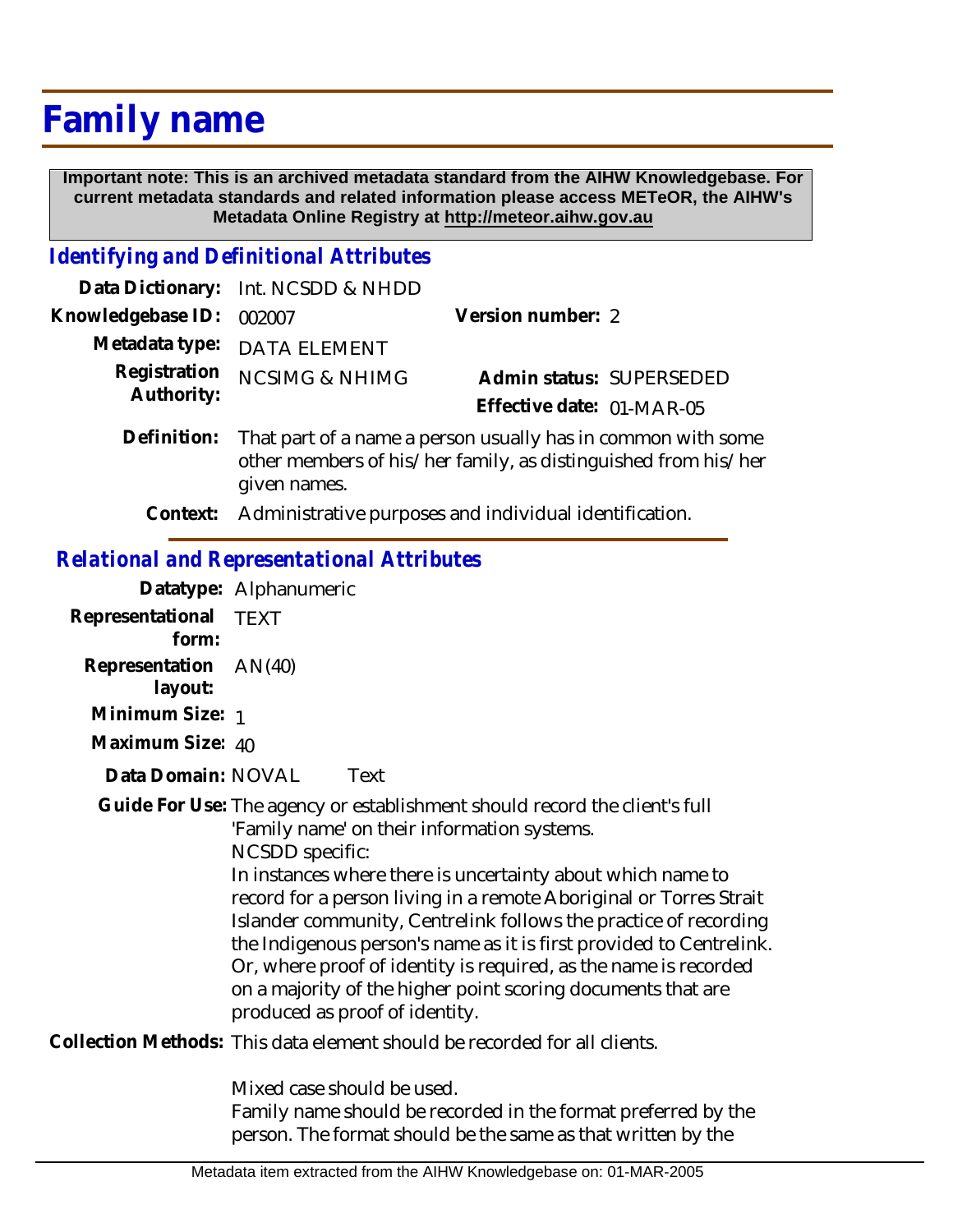person on a (pre) registration form or in the same format as that printed on an identification card, such as Medicare card, to ensure consistent collection of name data.

It is acknowledged that some people use more than one family name (e.g. formal name, birth name, married/maiden name, tribal name) depending on the circumstances. Each name should be recorded against the appropriate Name Type (see Comments).

A person is able to change his or her name by usage in all States and Territories of Australia with the exception of Western Australia, where a person may only change his or her name under the Change of Name Act. Care should be taken when recording a change of name for a minor. Ideally, the name recorded for the minor should be known to both of his/her parents, so the minor's records can be retrieved and continuity of care maintained, regardless of which parent accompanies the minor to the agency or establishment.

A person should generally be registered using their preferred name as it is more likely to be used in common usage and on subsequent visits to the agency or establishment. The person's preferred name may in fact be the name on their Medicare card. The Name type data element can be used to distinguish between the different types of names that may be used by the person. The following format may assist with data collection:

What is your family name?

\_\_\_\_\_\_\_\_\_\_\_\_\_\_\_\_\_\_\_\_\_\_\_\_\_\_\_\_\_\_\_\_\_\_\_\_\_\_\_

Are you known by any other family names that you would like recorded? If so, what are they

Please indicate, for each name above, the 'type' of family name that is to be recorded:

(a) Medicare Card Name (if different to preferred name).

\_\_\_\_\_\_\_\_\_\_\_\_\_\_\_\_\_\_\_\_\_\_\_\_\_\_\_\_\_\_\_\_\_\_\_\_\_\_\_\_\_\_\_\_\_\_\_\_\_\_\_

(b) Alias (any other name that you are known by). Whenever a person informs the agency or establishment of a change of family name (e.g. following marriage or divorce), the former name should be recorded as an alias name. A full history of names should be retained. e.g. 'Mary Georgina Smith' informs the hospital that she has been married and changed her family name to 'Jones'. Record 'Jones' as her preferred family name and record 'Smith' as an alias name.

Hyphenated family names: Sometimes persons with hyphenated family names use only one of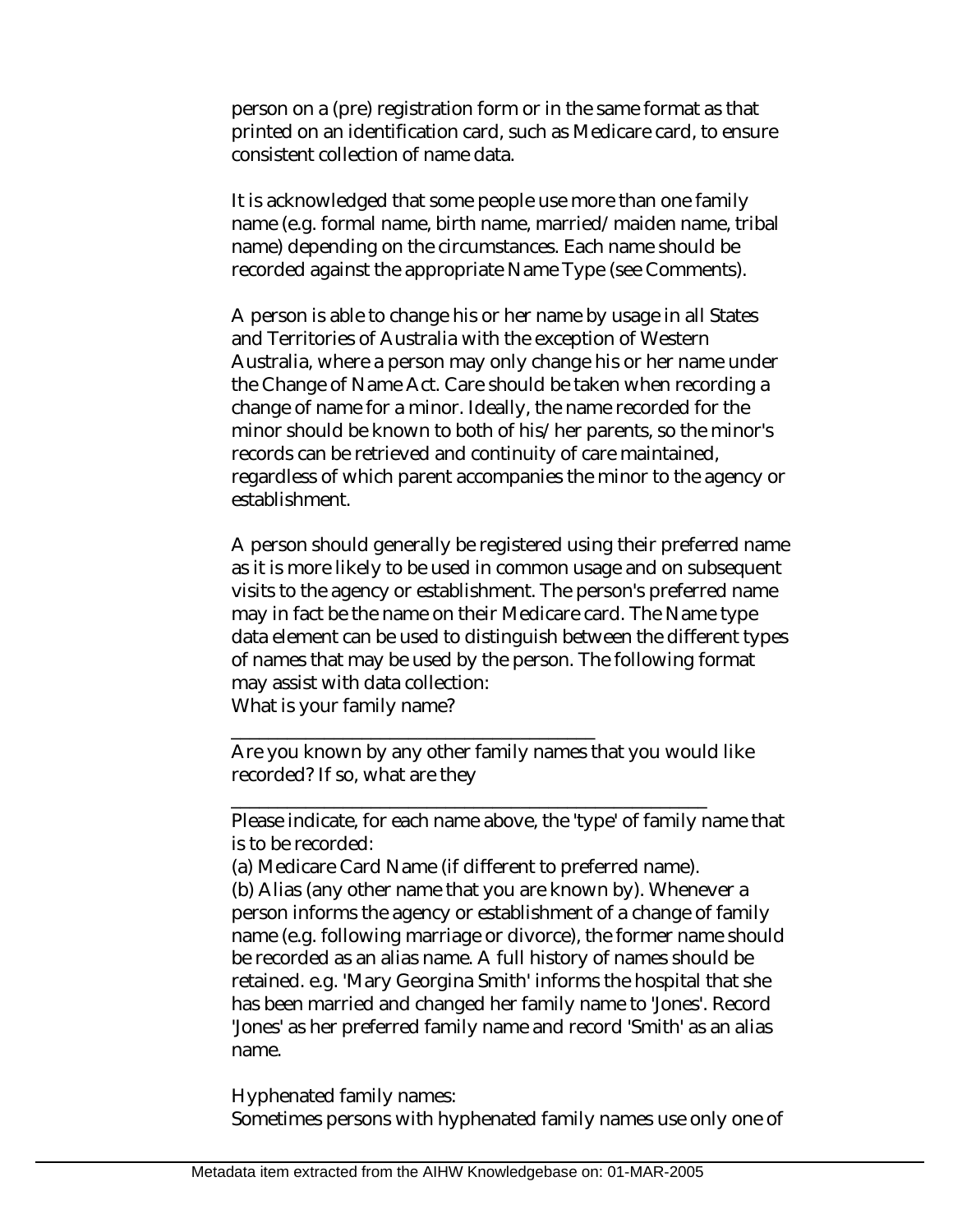the two hyphenated names. It is useful to record each of the hyphenated names as an alias. If the person has a hyphenated family name, e.g. 'Wilson-Phillips' record 'Wilson-Phillips' in the preferred family name field and record 'Wilson' and 'Phillips' separately as alias family names.

Punctuation:

If special characters form part of the family name they should be included, e.g. hyphenated names should be entered with a hyphen. Examples:

- hyphen, e.g. Wilson-Phillips

Do not leave a space before or after a hyphen, i.e. between the last letter of 'Wilson' and the hyphen, nor a space between the hyphen and the first letter of 'Phillips'.

- apostrophe, e.g. O'Brien, D'Agostino

Do not leave a space before or after the apostrophe, i.e. between the 'O' and the apostrophe, nor a space between the apostrophe and 'Brien'.

- full stop, e.g. St. John, St. George

Do not leave a space before a full stop, i.e. between 'St' and the full stop. Do leave a space between the full stop and 'John'.

- space, e.g. van der Humm, Le Brun, Mc Donald

If the health care client has recorded their family name as more than one word, displaying spaces in between the words, record their family name in the same way leaving one space between each word.

Registered unnamed newborn babies:

When registering a newborn, use the mother's family name as the baby's family name unless instructed otherwise by the mother. Record unnamed babies under the newborn Name Type.

Persons with only one name:

Some people do not have a family name and a given name, they have only one name by which they are known. If the person has only one name, record it in the 'Family name' field and leave the 'Given name' field blank.

Registering an unidentified health care client:

The default for unknown family name, should be unknown in all instances and the name recorded as an alias name. Don't create a 'fictitious' family name such as 'Doe' as this is an actual family name. When the person's name becomes known, record it as the preferred family name and do not overwrite the alias name of unknown.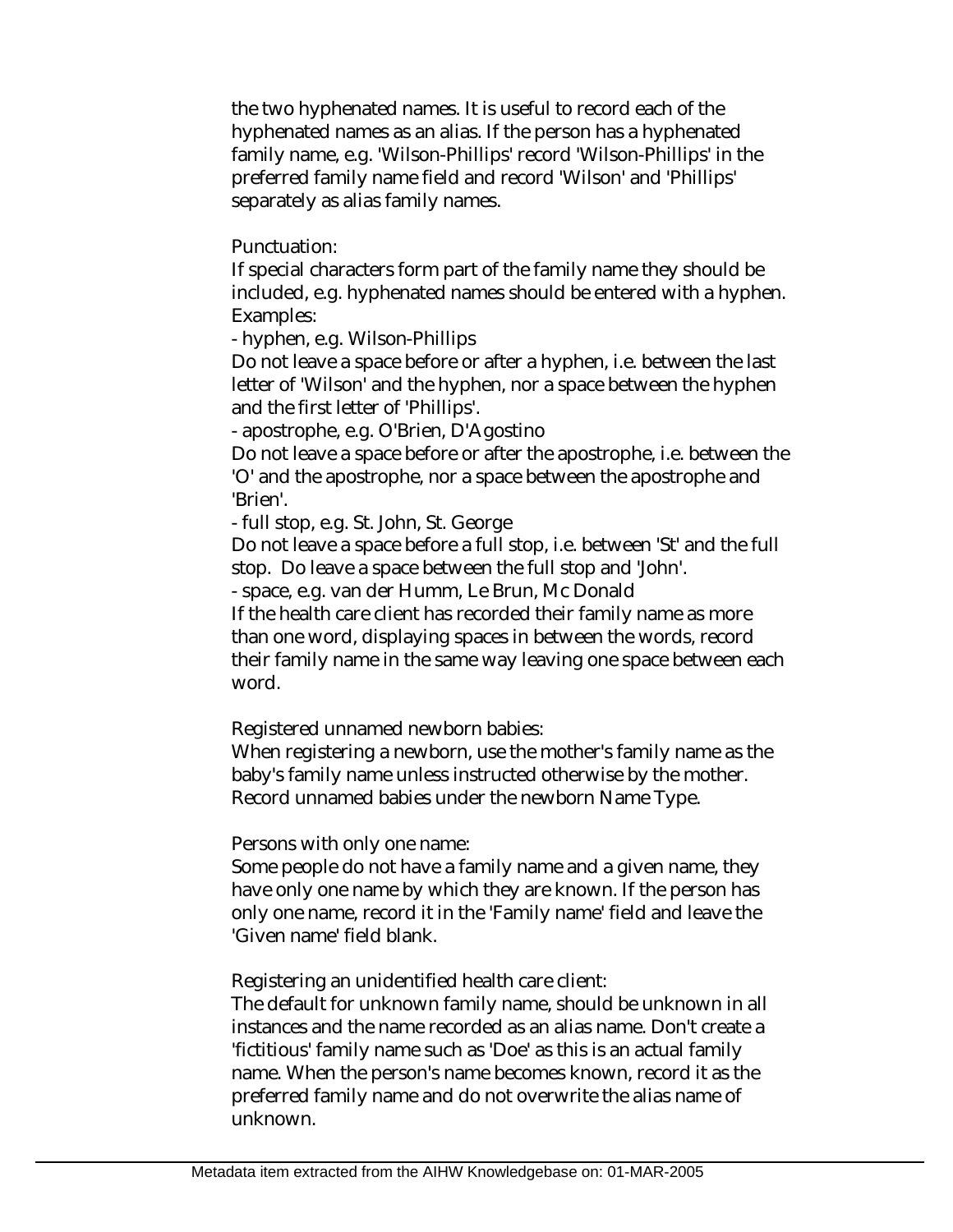Registering health care clients from disaster sites: Persons treated from disaster sites should be recorded under the alias Name Type. Local business rules should be developed for consistent recording of disaster site person details. Care should be taken not to use identical dummy data (family name, given name, date of birth, sex) for two or more persons from a disaster site.

If the family name needs to be shortened:

If the length of the family name exceeds the length of the field, truncate the family name from the right (that is, dropping the final letters). Also, the last character of the name should be a hash (#) to identify that the name has been truncated.

Use of incomplete names or fictitious names:

Some health care facilities permit persons to use a pseudonym (fictitious or partial name) in lieu of their full or actual name. It is recommended that the person be asked to record both the pseudonym (Alias Name) in addition to the person's Medicare card name.

Baby for adoption:

The word adoption should not be used as the family name, given name or alias for a newborn baby. A newborn baby that is for adoption should be registered in the same way that other newborn babies are registered. However, if a baby born in the hospital is subsequently adopted, and is admitted for treatment as a child, the baby is registered under their adopted (current) name, and the record should not be linked to the birth record. This should be the current practice. Any old references to adoption in client registers (for names) should also be changed to unknown. Contact your State or Territory adoption information service for further information.

#### Prefixes:

Where a family name contains a prefix, such as one to indicate that the person is a widow, this must be entered as part of the 'Family Name' field. When widowed, some Hungarian women add 'Ozvegy' (abbreviation is 'Ozy') before their married family name, e.g. 'Mrs Szabo' would become 'Mrs Ozy Szabo'. That is, 'Mrs Szabo' becomes an alias name and 'Mrs Ozy Szabo' becomes the preferred name.

Ethnic Names: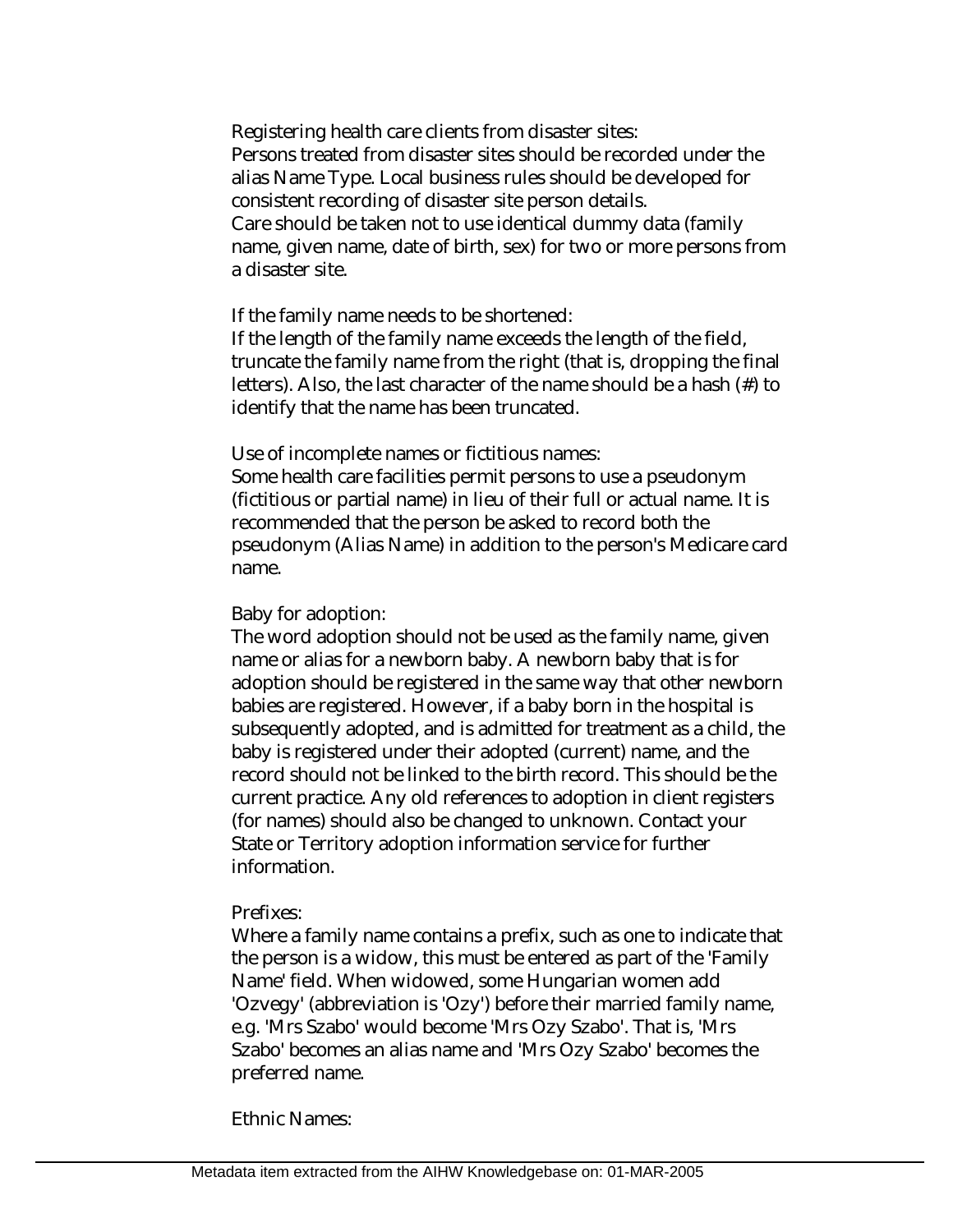The Centrelink publication, Naming Systems for Ethnic Groups, provides the correct coding for ethnic names.

Misspelled family name:

If the person's family name has been misspelled in error, update the family name with the correct spelling and record the misspelled family name as an alias name. Recording misspelled names is important for filing documents that may be issued with previous versions of the person's name. Discretion should be used regarding the degree of recording that is maintained.

Often people use a variety of names, including legal names, married/maiden names, nicknames, assumed names, traditional names, etc. Even small differences in recording - such as the difference between MacIntosh and McIntosh- can make record linkage impossible. To minimise discrepancies in the recording and reporting of name information, agencies or establishments should ask the person for their full (formal) 'Given name' and 'Family name'. These may be different from the name that the person may prefer the agency or establishment workers to use in personal dealings. Agencies or establishments may choose to separately record the preferred names that the person wishes to be used by agency or establishment workers. In some cultures it is traditional to state the family name first. To overcome discrepancies in recording/reporting that may arise as a result of this practice, agencies or establishments should always ask the person to specify their first given name and their family name or surname separately. These should then be recorded as 'Given name' and 'Family name' as appropriate, regardless of the order in which they may be traditionally given.

Related metadata: supersedes the NCSDD data element Family name version 1 relates to the NCSDD data concept Record linkage version 2 supersedes the NHDD data element Family name version 1 relates to the NHDD data concept Name version 1